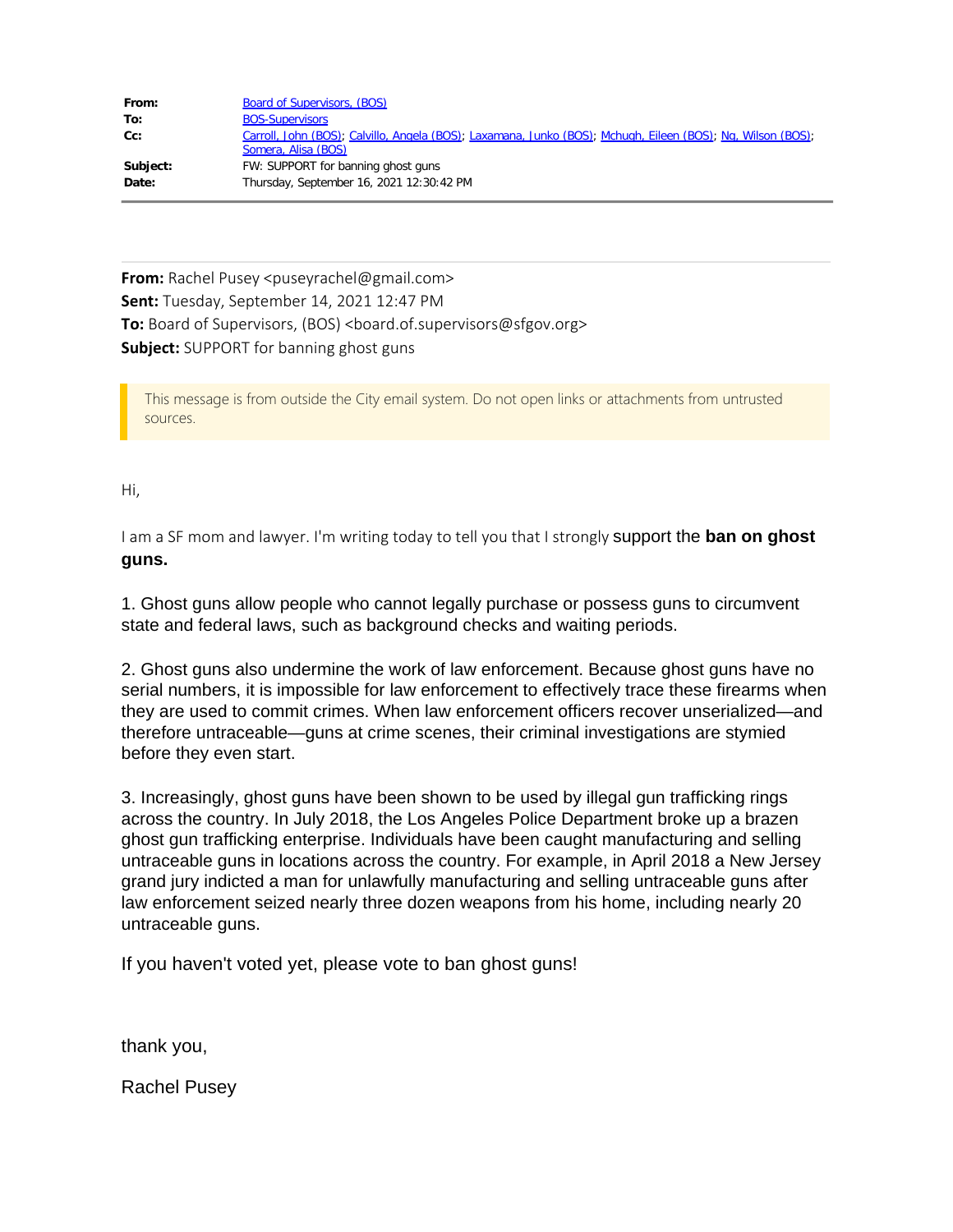Dear San Francisco Board of Supervisors,

I support the ban on ghost guns. Ghost guns allow people who cannot legally purchase or possess guns to circumvent state and federal laws, such as background checks and waiting periods.

Ghost guns also undermine the work of law enforcement. Because ghost guns have no serial numbers, it is impossible for law enforcement to effectively trace these firearms when they are used to commit crimes. When law enforcement officers recover unserialized—and therefore untraceable—guns at crime scenes, their criminal investigations are stymied before they even start.

Increasingly, ghost guns have been shown to be used by illegal gun trafficking rings across the country. In July 2018, the Los Angeles Police Department broke up a brazen ghost gun trafficking enterprise. Individuals have been caught manufacturing and selling untraceable guns in locations across the country. For example, in April 2018 a New Jersey grand jury indicted a man for unlawfully manufacturing and selling untraceable guns after law enforcement seized nearly three dozen weapons from his home, including nearly 20 untraceable guns.

Please pass the ghost guns ordinance on 09/14 and keep guns off the streets of San Francisco.

Thank you, Lisa DeMattei 24 Yerba Buena Avenue San Francisco, CA 94127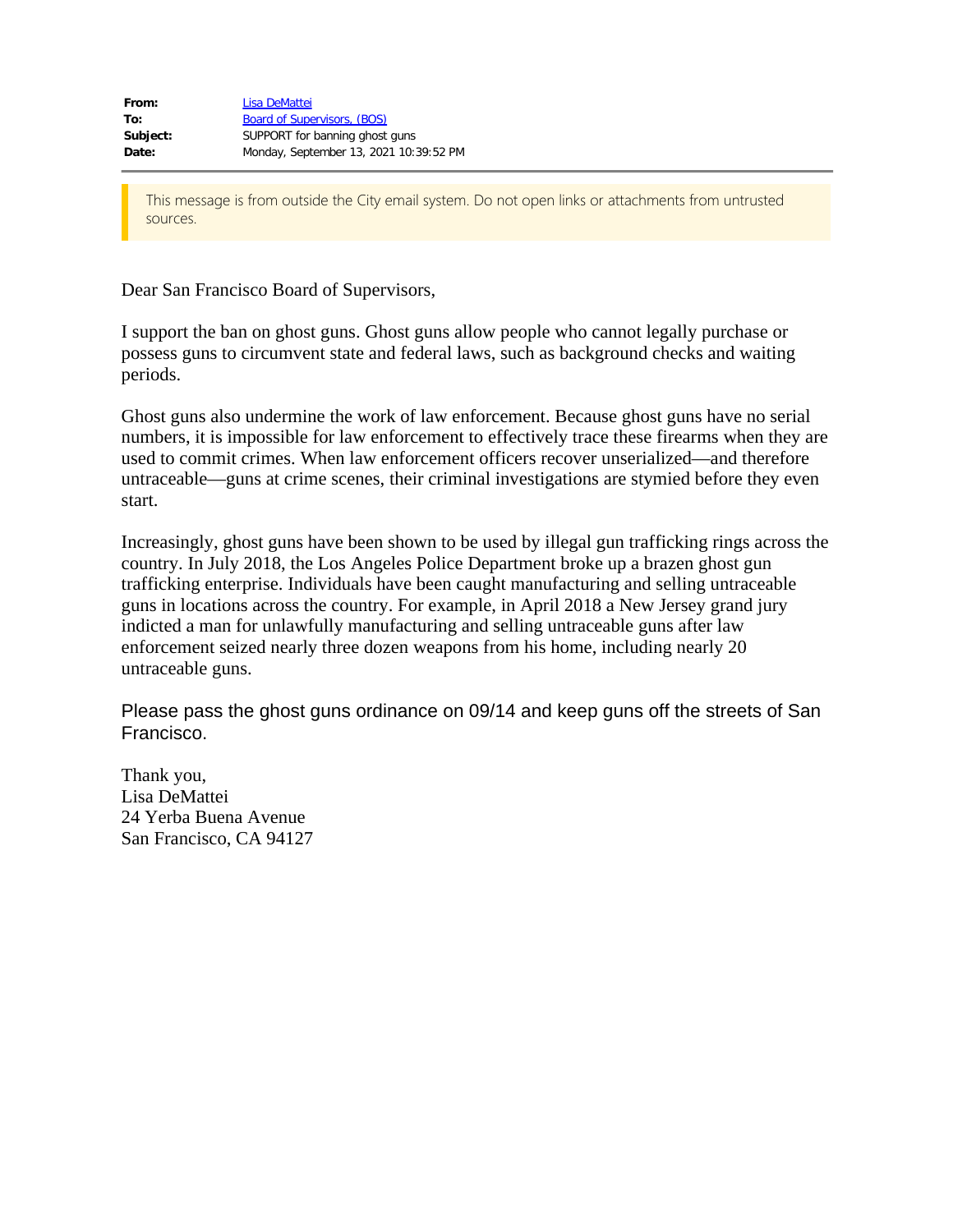hello board of supervisors of sf,

i am so grateful for supervisor stefani for making the issues and concerns of ghost guns one of public attention and concern. it is horrifying to me that while we live amidst a gun violence pandemic, people can easily access and make untraceable and deadly weapons. i wholeheartedly support the ban on ghost guns.

ghost guns also undermine the work of law enforcement. because ghost guns have no serial numbers, it is impossible for law enforcement to effectively trace these firearms when they are used to commit crimes. when law enforcement officers recover unserialized—and therefore untraceable—guns at crime scenes, their criminal investigations are stymied before they even start.

increasingly, ghost guns have been shown to be used by illegal gun trafficking rings across the country. In July 2018, the Los Angeles Police Department broke up a brazen ghost gun trafficking enterprise. Individuals have been caught manufacturing and selling untraceable guns in locations across the country. For example, in April 2018 a New Jersey grand jury indicted a man for unlawfully manufacturing and selling untraceable guns after law enforcement seized nearly three dozen weapons from his home, including nearly 20 untraceable guns.

thank you so much for your time and consideration.

sincerely, aimee rozen -- Aimee Rozen (she/her) Volunteer - Students Demand Liaison Mentor - Membership and Welcome Call Leads Moms Demand Action - San Francisco Moms Demand Action for Gun Sense in [America](https://avanan.url-protection.com/v1/url?o=https%3A//momsdemandaction.org/&g=ZTcxOGM3NjNiNWZmZTM4NQ==&h=YTgyYTdlOTFmZjhiZTA0NGVhNzZkMDBkYTNhZThkNDNhMjkzNDllMmE0MGFjMDI0ZGVkMDllMDdiMGYyYTY4Ng==&p=YXAzOnNmZHQyOmF2YW5hbjpvOjlmM2QzNjJhN2Y2ZTEzMzdkNWQyMTk3ODJjNzQ2NWE3OnYx)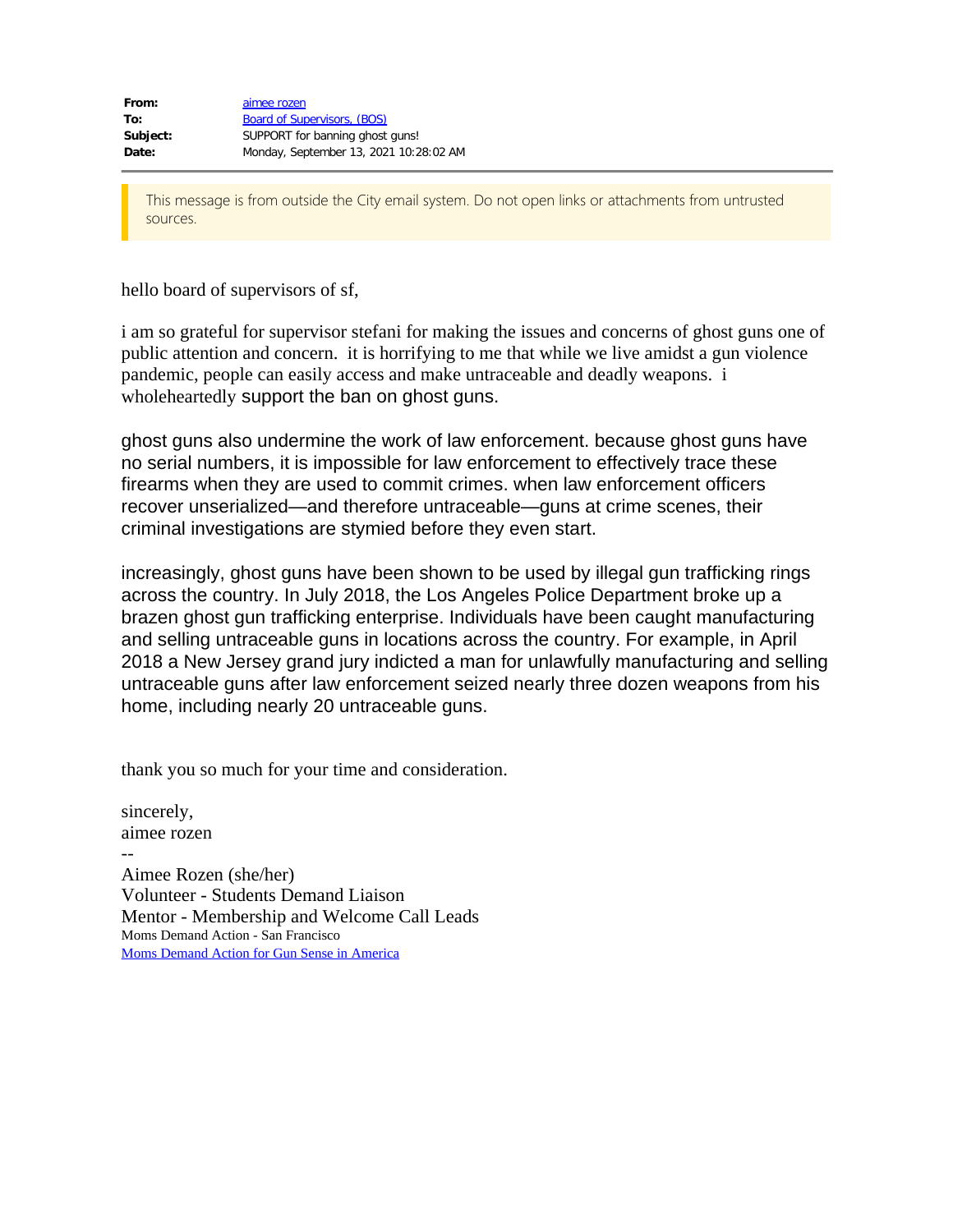| From:    | <b>Kerry Cestar</b>                    |
|----------|----------------------------------------|
| To:      | Board of Supervisors, (BOS)            |
| Subject: | SUPPORT for banning ghost guns         |
| Date:    | Sunday, September 12, 2021 10:06:34 PM |

I support the ban on ghost guns. They allow people who cannot legally purchase or possess guns to circumvent state and federal laws, such as background checks and waiting periods.

Ghost guns also undermine the work of law enforcement. Because ghost guns have no serial numbers, it is impossible for law enforcement to effectively trace these firearms when they are used to commit crimes. When law enforcement officers recover unserialized—and therefore untraceable—guns at crime scenes, their criminal investigations are stymied before they even start.

Increasingly, ghost guns have been shown to be used by illegal gun trafficking rings across the country. In July 2018, the Los Angeles Police Department broke up a brazen ghost gun trafficking enterprise. Individuals have been caught manufacturing and selling untraceable guns in locations across the country. For example, in April 2018 a New Jersey grand jury indicted a man for unlawfully manufacturing and selling untraceable guns after law enforcement seized nearly three dozen weapons from his home, including nearly 20 untraceable guns.

Please ban ghost guns.

Kerry Cestar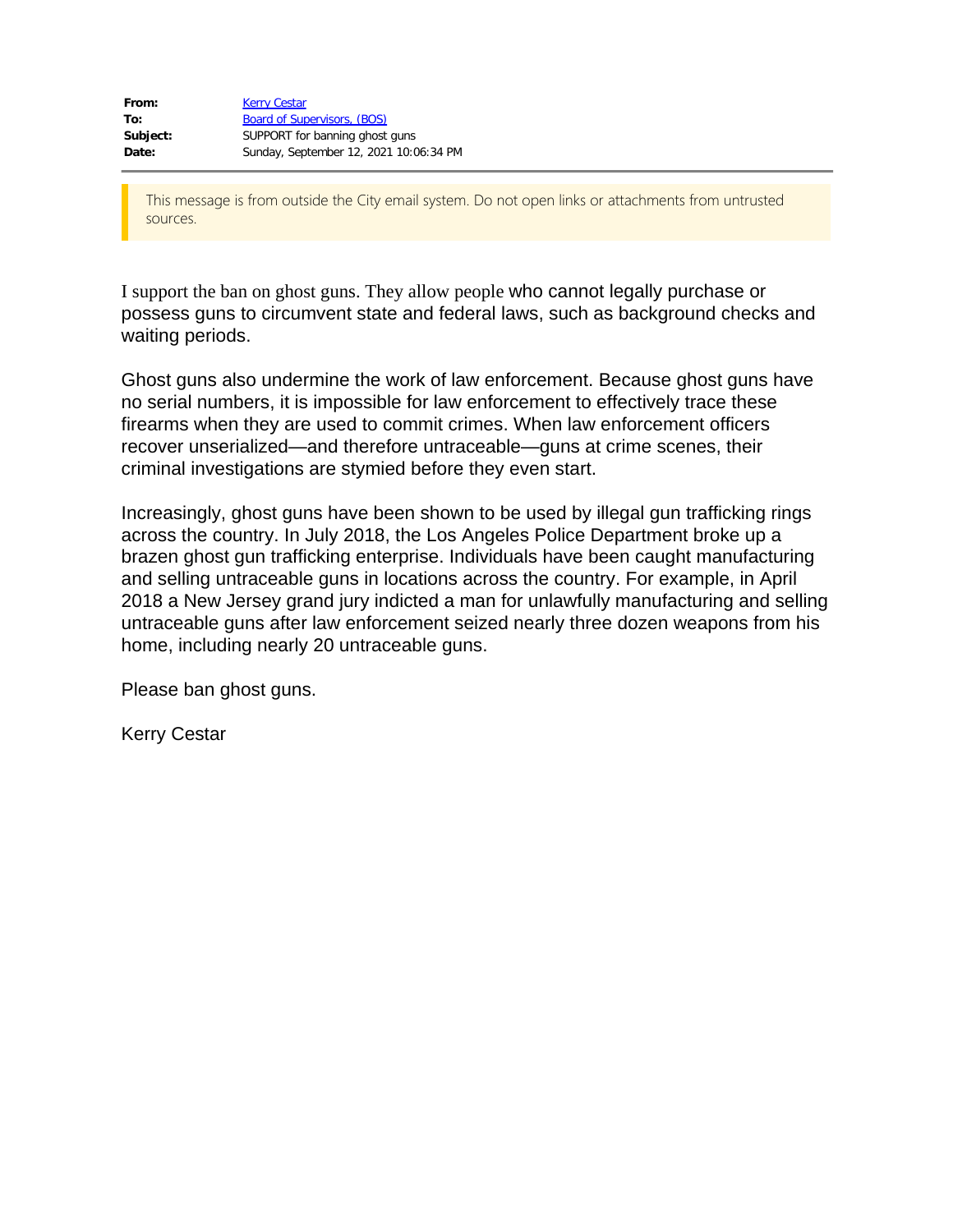I support the ban on ghost guns.

Ghost guns undermine the work of law enforcement. Ghost guns have no serial numbers, impossible for law enforcement to trace these firearms when used to commit crimes.

Ghost guns allow people who cannot legally purchase or possess guns to circumvent state and federal laws, such as background checks and waiting periods.

Ghost guns have been used by illegal gun trafficking rings across the country.

Please use common sense and protect our children and community by banning ghost guns.

Thank you for your consideration Martina Murphy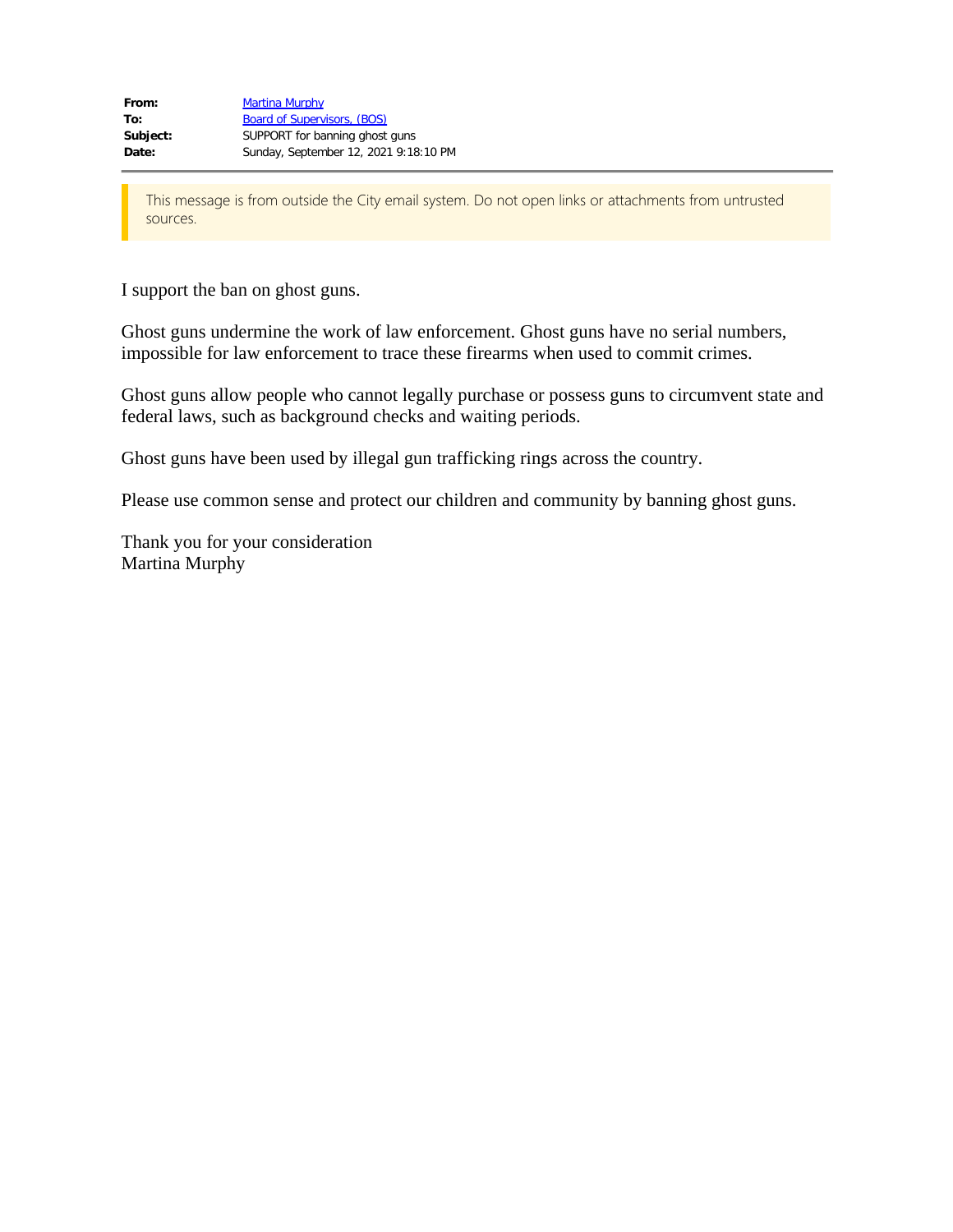I support the ban on ghost guns.

Ghost guns allow people who can't legally purchase guns to get around the law without a background check.

Ghost guns undermine the work of law enforcement because they don't have serial numbers and can't be traced from the scene of a crime.

Again, I support the ban on ghosts guns.

Sincerely,

Susan Setterholm 1000 Sutter Street San Francisco 94109 415-527-9906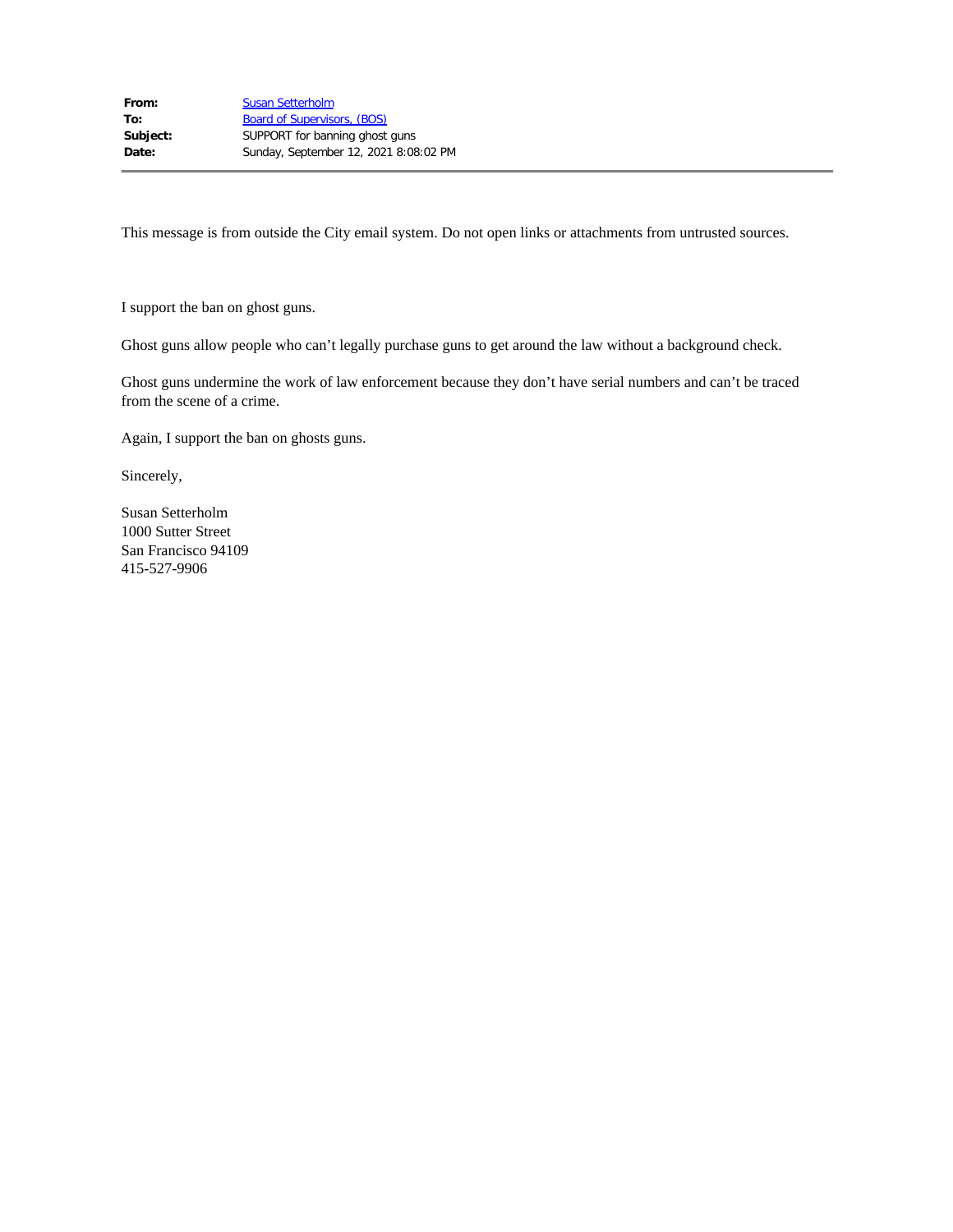Dear Supervisors,

As a healthcare provider at SFGH, I wholeheartedly support the BAN ON GHOST GUNS!

Especially since ghost guns allow people who cannot legally purchase or possess guns to circumvent state and federal laws, such as background checks and waiting periods. Extremely dangerous!

It's been a tough year.

Thank you so much for keeping SF safe.

In solidarity, Colleen Irwin Nurse Practitioner

Sent from my iPhone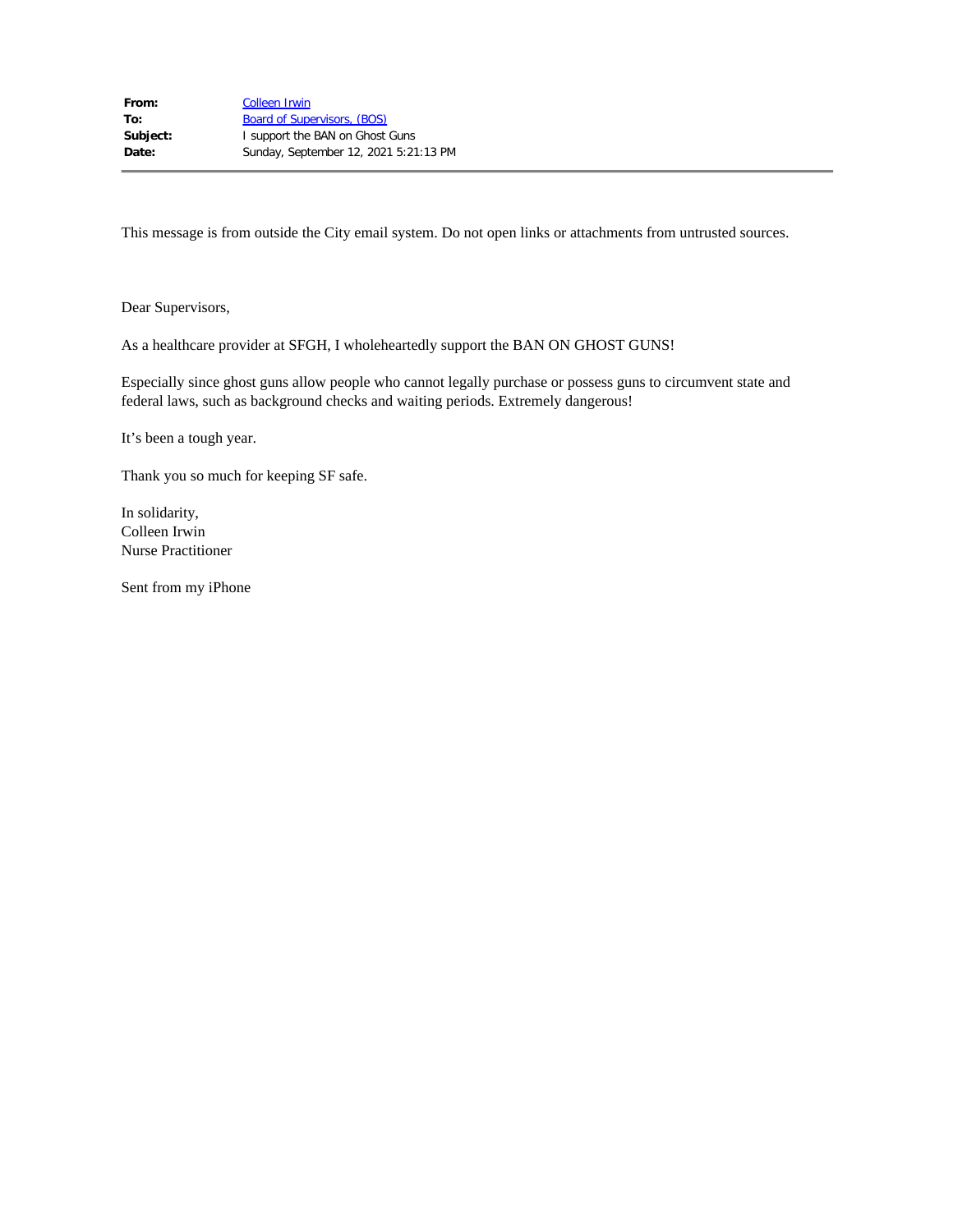Dear SF Board of Supervisors,

I support the ban on ghost guns and respectfully ask that you consider the following points regarding the ban on ghost guns.

- I support the ban on ghost guns.
- Ghost guns allow people who cannot legally purchase or possess guns to circumvent state and federal laws, such as background checks and waiting periods.
- Ghost guns also undermine the work of law enforcement. Because ghost guns have no serial numbers, it is impossible for law enforcement to effectively trace these firearms when they are used to commit crimes. When law enforcement officers recover unserialized—and therefore untraceable —guns at crime scenes, their criminal investigations are stymied before they even start.
- Increasingly, ghost guns have been shown to be used by illegal gun trafficking rings across the country. In July 2018, the Los Angeles Police Department broke up a brazen ghost gun trafficking enterprise. Individuals have been caught manufacturing and selling untraceable guns in locations across the country. For example, in April 2018 a New Jersey grand jury indicted a man for unlawfully manufacturing and selling untraceable guns after law enforcement seized nearly three dozen weapons from his home, including nearly 20 untraceable guns.

Please do the right thing and act in everyday way within your power to ban these guns.

Thank you, Lisa Shaskan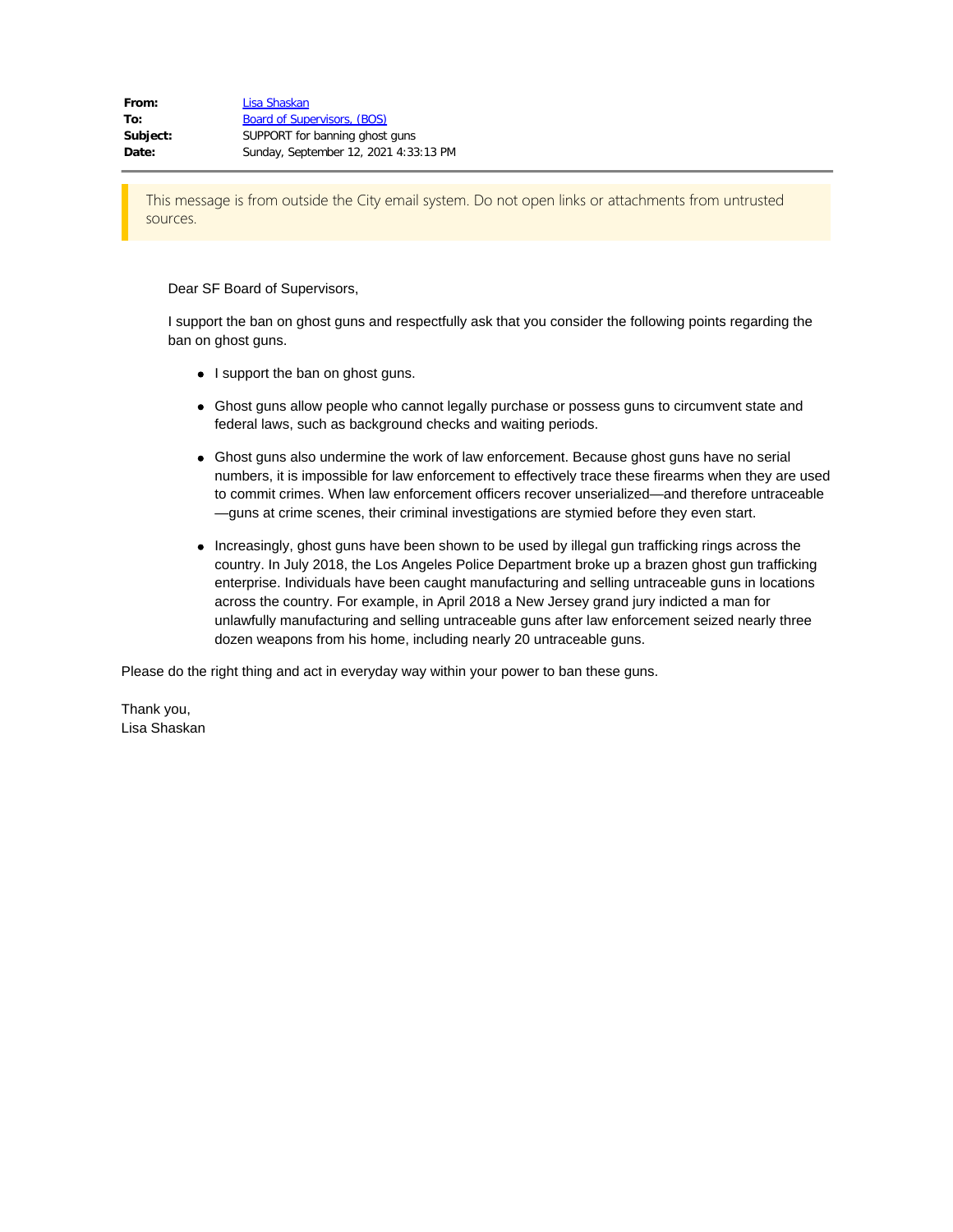Hello SF Board of Supervisors,

I live at 55 Elgin Park, SF 94103. I'm writing to you to show my support for the ban on ghost guns.

Ghost guns allow people who cannot legally purchase or possess guns to circumvent state and federal laws, such as background checks and waiting periods. Ghost guns also undermine the work of law enforcement. Because ghost guns have no serial numbers, it is impossible for law enforcement to effectively trace these firearms when they are used to commit crimes. When law enforcement officers recover unserialized—and therefore untraceable—guns at crime scenes, their criminal investigations are stymied before they even start.

Increasingly, ghost guns have been shown to be used by illegal gun trafficking rings across the country. In July 2018, the Los Angeles Police Department broke up a brazen ghost gun trafficking enterprise. Individuals have been caught manufacturing and selling untraceable guns in locations across the country. For example, in April 2018 a New Jersey grand jury indicted a man for unlawfully manufacturing and selling untraceable guns after law enforcement seized nearly three dozen weapons from his home, including nearly 20 untraceable guns.

Thanks, Aideen Murphy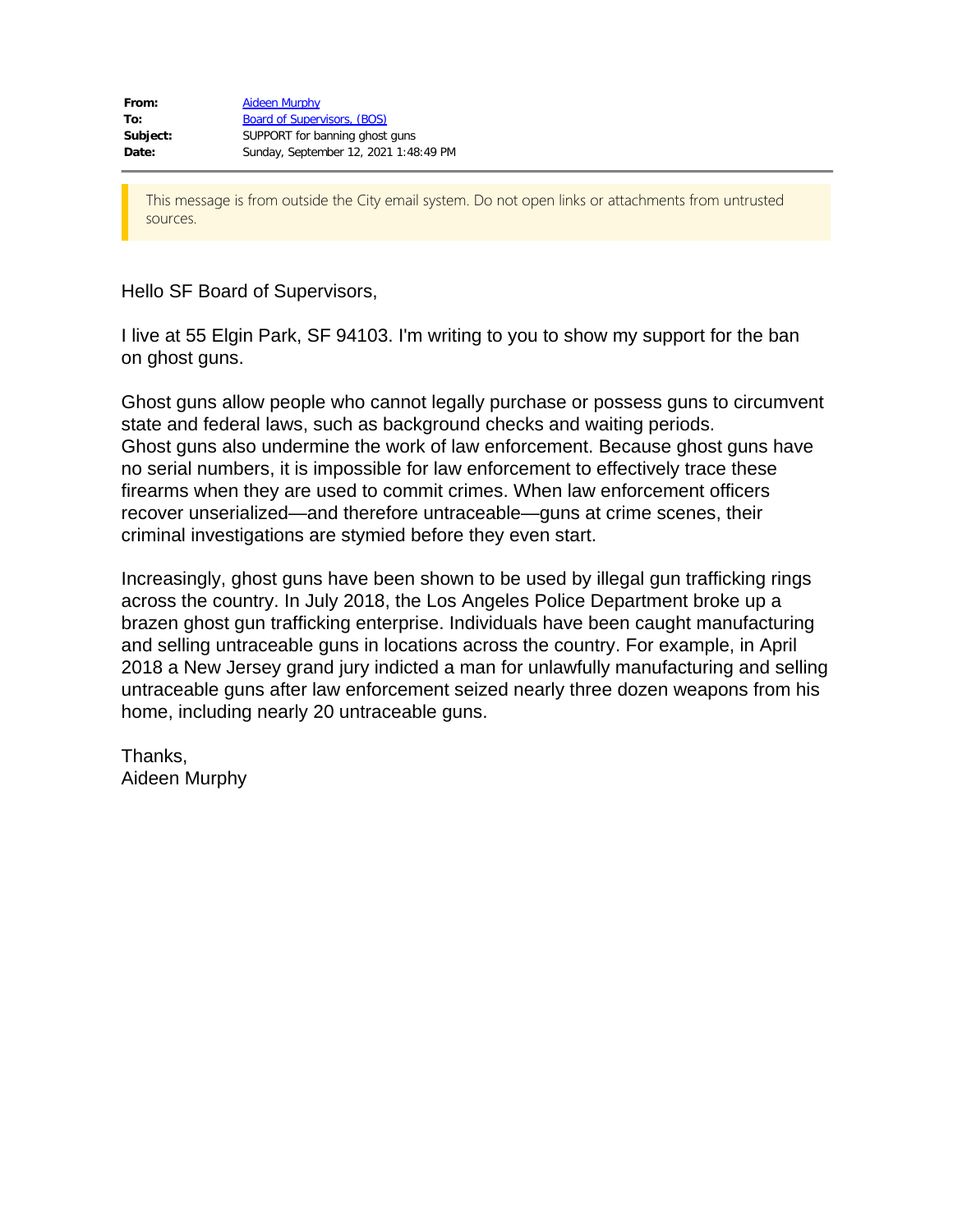To The Board of Supervisors San Francisco,

I support the ban on ghost guns. I'm a Nurse in San Francisco and support Moms demand action.

Ghost guns allow people who cannot legally purchase or possess guns to circumvent state and federal laws, such as background checks and waiting periods.

Ghost guns also undermine the work of law enforcement. Because ghost guns have no serial numbers.

Gun laws are far too weak in this country as evidenced by repeated mass shootings and completely senseless loss of lives!

I urge your to support of banning ghost guns; an ordinance first proposed in June by City Board of Supervisor Catherine Stefani.

Thank you,

Carol Ferguson R.N./ N.P. 94122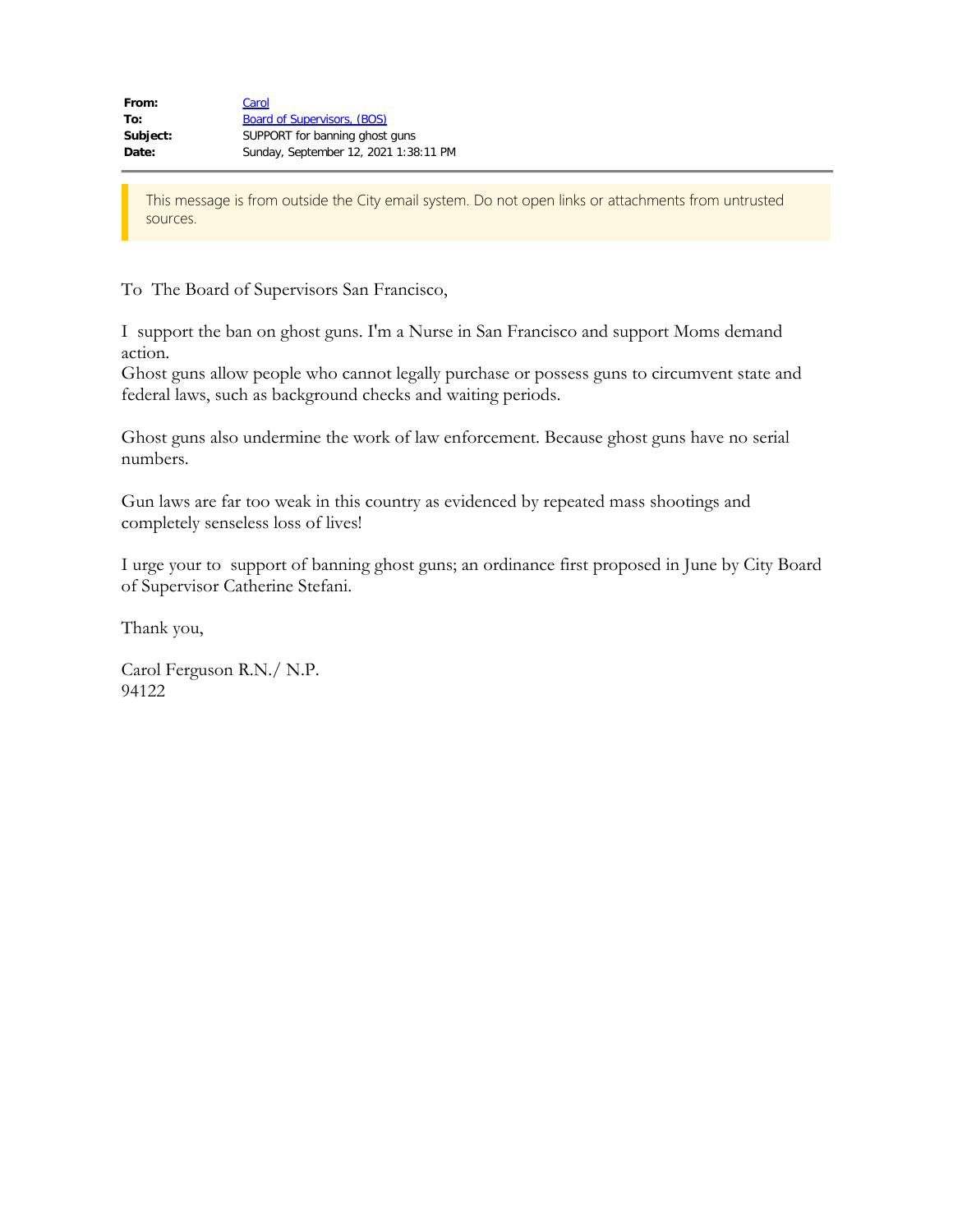Many thanks to Supervisor Stefani. Please add my name to the list of supporters of the Ghost Guns Ordinance.

- I support the ban on ghost guns.
- Ghost guns allow people who cannot legally purchase or possess guns to circumvent state and federal laws, such as background checks and waiting periods.
- Ghost guns also undermine the work of law enforcement. Because ghost guns have no serial numbers, it is impossible for law enforcement to effectively trace these firearms when they are used to commit crimes. When law enforcement officers recover unserialized—and therefore untraceable—guns at crime scenes, their criminal investigations are stymied before they even start.
- Increasingly, ghost guns have been shown to be used by illegal gun trafficking rings across the country. In July 2018, the Los Angeles Police Department broke up a brazen ghost gun trafficking enterprise. Individuals have been caught manufacturing and selling untraceable guns in locations across the country. For example, in April 2018 a New Jersey grand jury indicted a man for unlawfully manufacturing and selling untraceable guns after law enforcement seized nearly three dozen weapons from his home, including nearly 20 untraceable guns.

Martha Keller 5400 Fulton Street #204 SF 94121 415 902-8130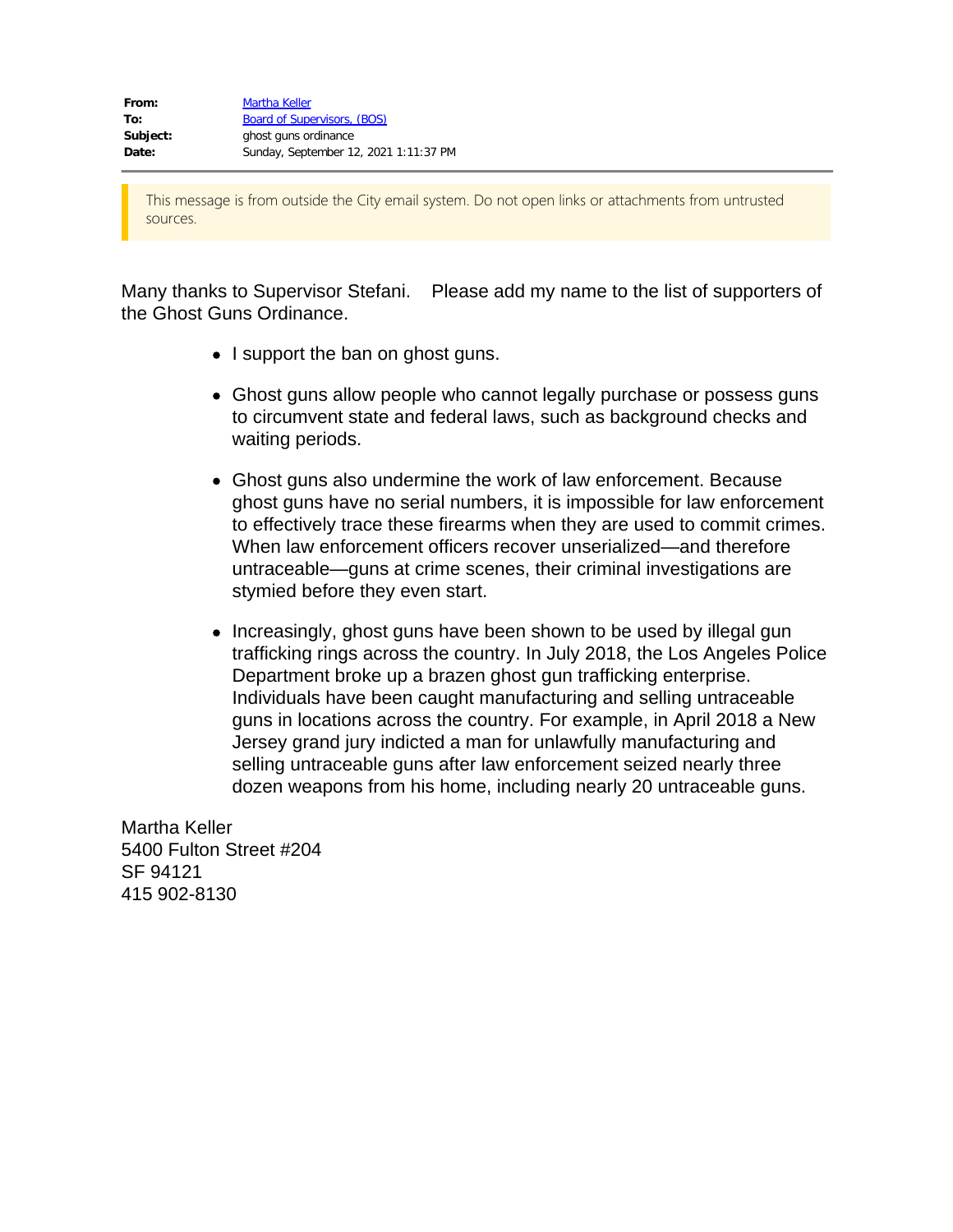## Hi,

I am writing my strong support for Supervisor Stefani's ban on ghost guns. If we want to continue working toward a safe, welcoming city, we must work to keep guns out of the hands of those who cannot legally purchase or possess guns and circumvent state and federal laws, such as background checks and waiting periods, by purchasing and assembling ghost guns.

Ghost guns also undermine the work of law enforcement. Because ghost guns have no serial numbers, it is impossible for law enforcement to effectively trace these firearms when they are used to commit crimes. When law enforcement officers recover unserialized—and therefore untraceable—guns at crime scenes, their criminal investigations are stymied before they even start.

Increasingly, ghost guns have been shown to be used by illegal gun trafficking rings across the country. In July 2018, the Los Angeles Police Department broke up a brazen ghost gun trafficking enterprise. Individuals have been caught manufacturing and selling untraceable guns in locations across the country. For example, in April 2018 a New Jersey grand jury indicted a man for unlawfully manufacturing and selling untraceable guns after law enforcement seized nearly three dozen weapons from his home, including nearly 20 untraceable guns.

As a parent, 15-year resident (who will not be leaving SF anytime soon) and member of Moms Demand Action, I strongly encourage you to support this ban and work to make SF safer.

Thank you!

Tarrah Pollaro

Forest Hill, District 7

--

Sent from my iPhone because I'm never on a computer.